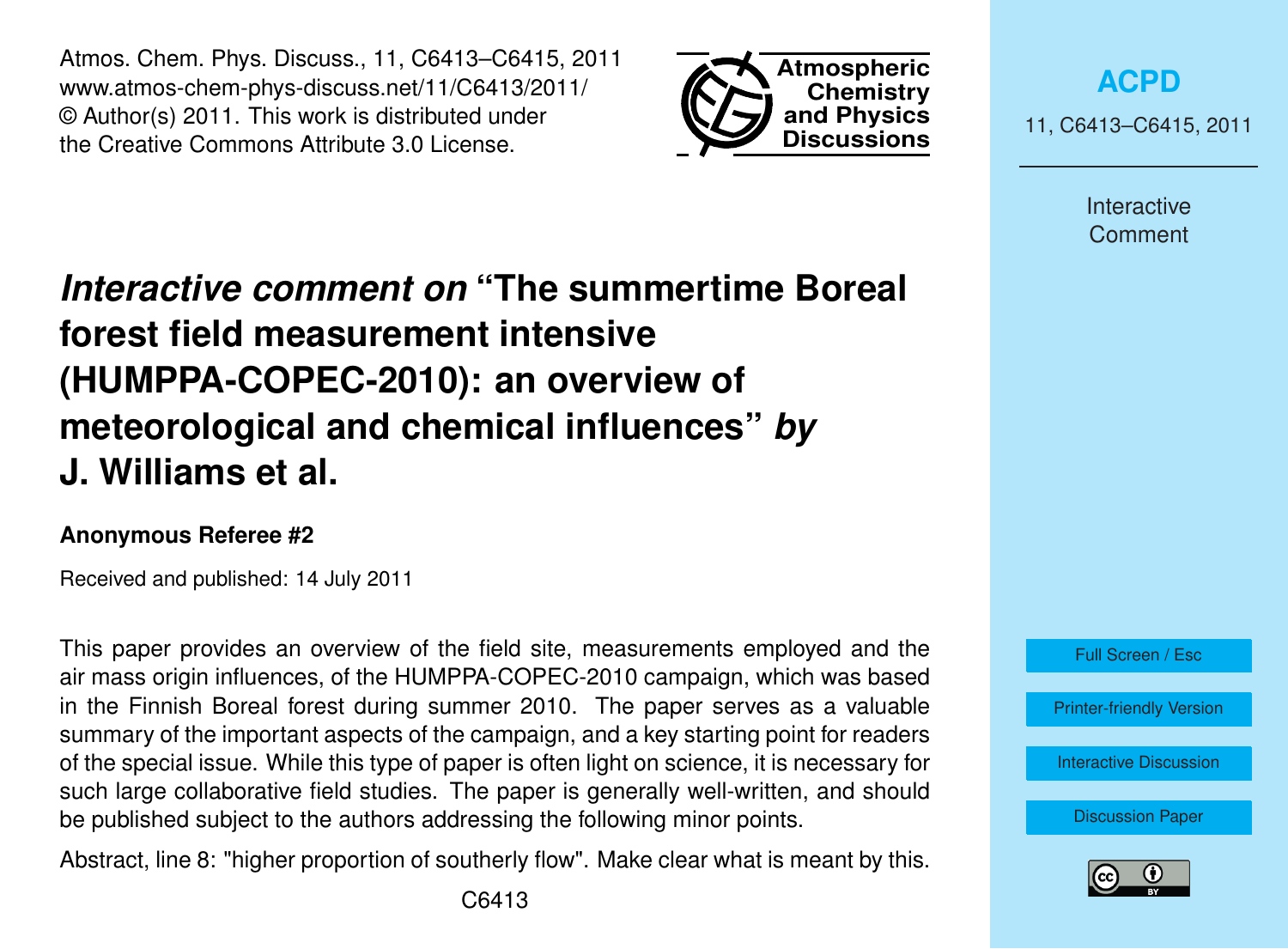Higher than what / when?

Page 15931, line 15: Assessment of response of forest ecosystem to enhanced ozone. Please add one or two sentences and references to suggest why you may expect these impacts, or what you might expect these impacts to be.

Page 15936. Characteristic turbulent timescale. Please describe how this is estimated or provide reference.

References to Arctic Haze (Pages 15939 / 15941). It is not immediately obvious why/how findings from this site will inform understanding of Arctic haze formation. Wouldn't the local dominance by vegetation emissions, even during periods of some anthropogenic influence, mean that the background aerosol and oxidative environment is very different from that expected in the remote Arctic? Also, it is not clear how e.g. pentane would be expected to contribute to such haze. Please better qualify these parts of the discussion.

In several places (Page 15934) there is discussion of the higher-than-average temperatures being a possible proxy for future climate. Can the authors provide a more quantitative comparison in terms of the magnitude of this summer 2010 warming in the context of expected regional future warming on different timescales?

Page 15935 & Fig. 3: Discussion and presentation of air mass origins. Have trajectories been filtered for their vertical displacement? i.e. is account taken of those leaving the boundary layer, which should not contribute (or at least much less) to mapping the influence of different sources, if they did not encounter the source in the BL? Figure 3 could be improved by showing more quantitatively the the origins of encountered air masses. Would it be possible to plot e.g. the mean and spread of different classes of trajectories associated with the three different air mass origin types?

Conclusions: This section is very short, and should be expanded slightly to summarise the main points from the preceding discussion on air mass origin, observed signatures **[ACPD](http://www.atmos-chem-phys-discuss.net)**

11, C6413–C6415, 2011

Interactive **Comment** 



[Printer-friendly Version](http://www.atmos-chem-phys-discuss.net/11/C6413/2011/acpd-11-C6413-2011-print.pdf)

[Interactive Discussion](http://www.atmos-chem-phys-discuss.net/11/15921/2011/acpd-11-15921-2011-discussion.html)

[Discussion Paper](http://www.atmos-chem-phys-discuss.net/11/15921/2011/acpd-11-15921-2011.pdf)